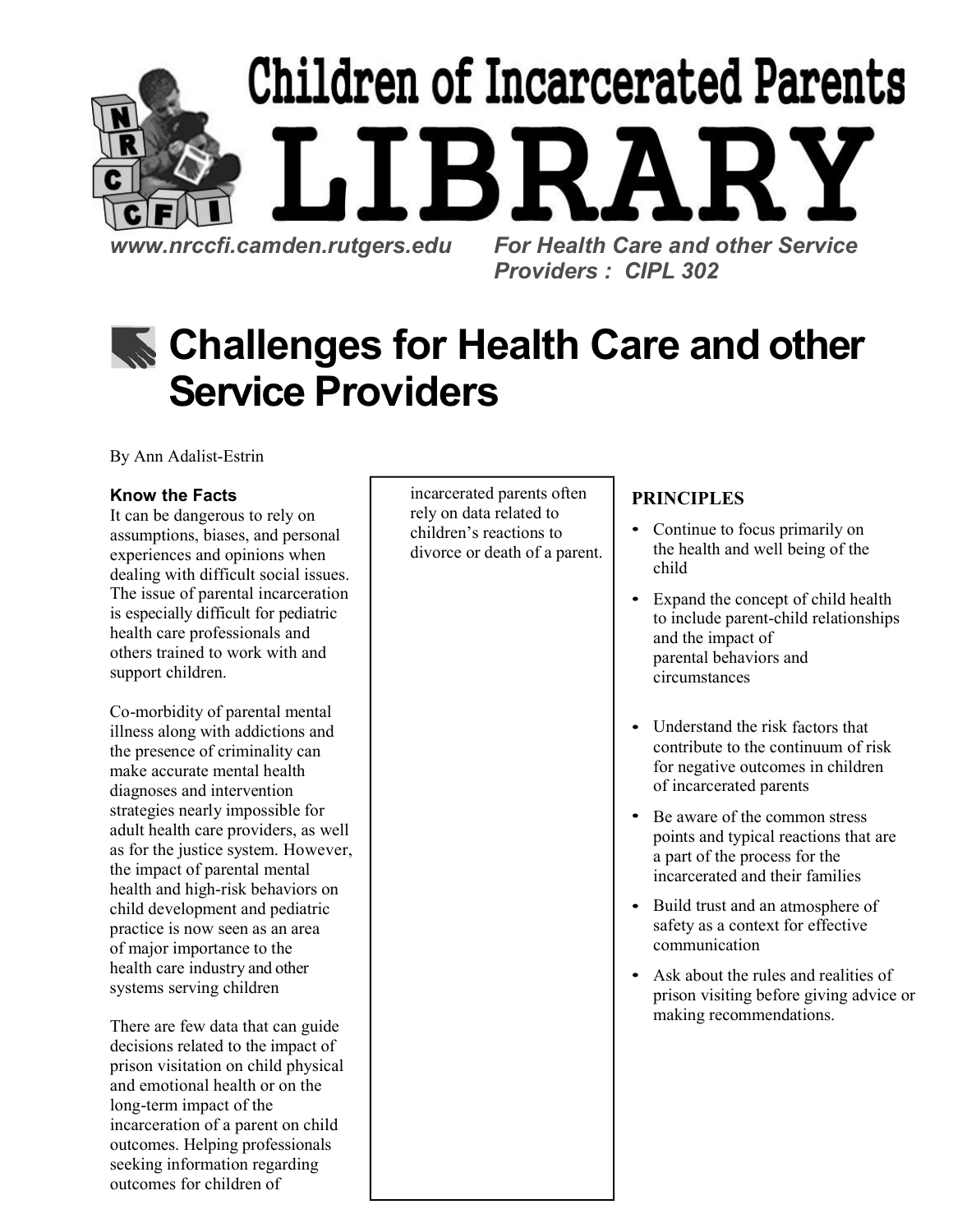Clinical observations and anecdotal information continue to show that while there are some similarities between adjustment to divorce or death of a parent, children's reactions to the imprisonment of a parent warrant distinct and separate attention and responses.

The involvement of the criminal justice system in the lives of children is in and of itself an issue for consideration by child health and welfare professionals.

#### Know the Rules

Caregivers may ask if a child's records can be sent to the incarcerated parent. Providers may not know how hard it is for caregivers to consult by phone with the incarcerated parent.

Caregivers may express an urgent need to toilet train or wean a child from bottle or pacifier to make prison visiting easier.

Understanding the rules about what prisons allow will help the provider to respond more effectively to these and other issues.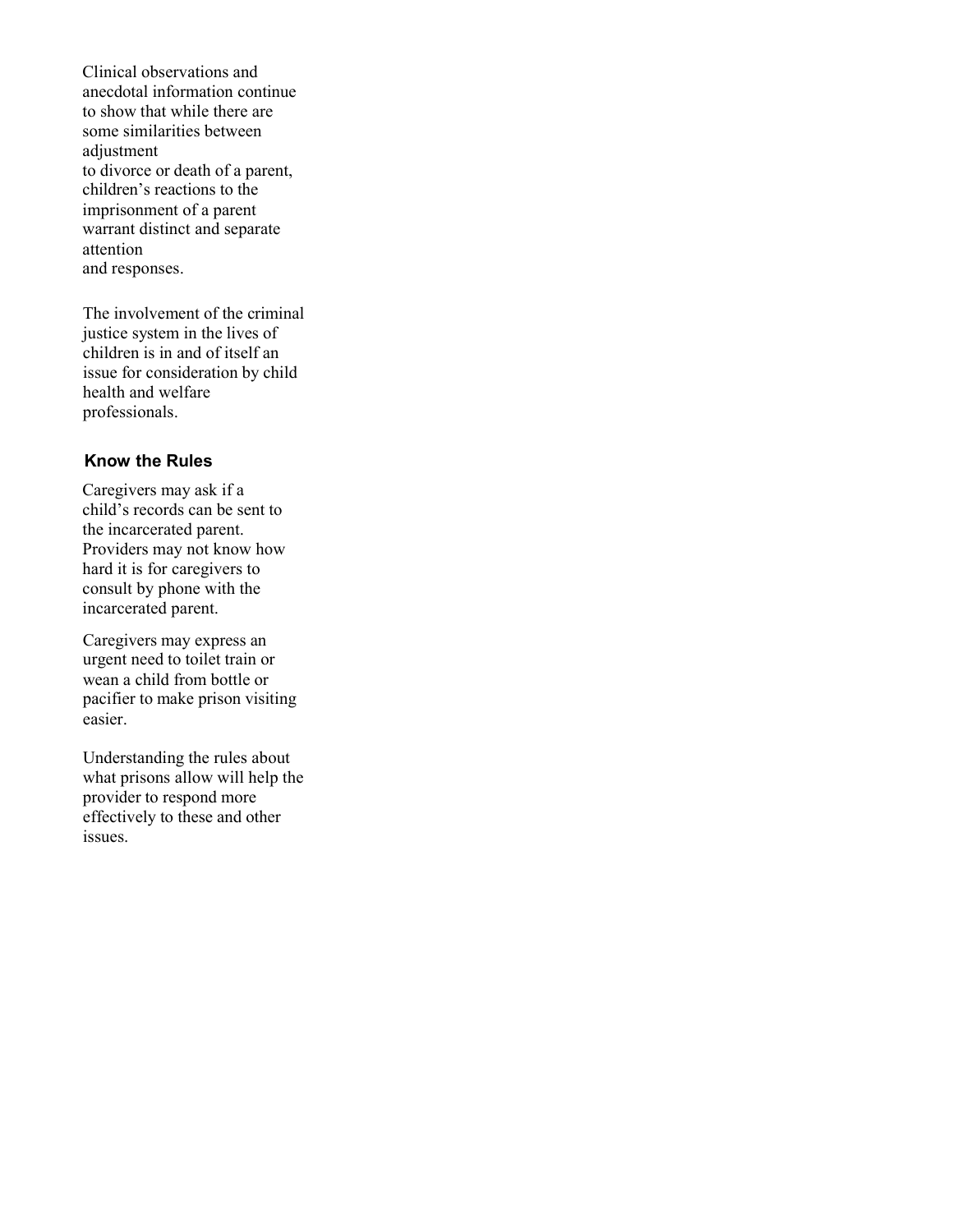CIPL 302: Challenges for Health Care Providers

Health care providers may also need details about the atmosphere and procedures related to prison visitation in order to answer parent's questions and address issues related to exposure to TB, HIV and HEP C. There are no known cases of these diseases being transmitted to prison visitors. Yet, parents and concerned adults in the lives of children of incarcerated parents will sometimes use the fear of exposure to these diseases as reason to object to prison visits for children. Parents need to be told about how these diseases are transmitted and that prison visits will not cause any more exposure to these diseases than school, a crowded city bus, or even the clinic.

It's important to ask about the rules and realities of prison visiting before giving advice or making recommendations. Each facility may do things differently. Explore how things work in the facilities affecting the families you work with. Discussion of these issues related to the family's experience can be included in the routine of check ups and as part of developmental assessment.

### Building Trust

It is often frightening for a family member to reveal the details related to the incarceration of their relative. Such a discussion is most likely to happen in the context of an on- going relationship where trust has been established or in the context of extreme anonymity, to a stranger that will never be seen again. When parents or caregivers do reveal information about their involvement in the criminal justice system, providers will do much to build trust if they react

non-judgmentally and fully address the questions and concerns without discomfort or avoidance.

It is also important to remember that while many families of the incarcerated share common characteristics, there are also many variations. Each family is unique, and it is dangerous to make assumptions.

### Continuum of Risk

There is a continuum of risk. At one end of the continuum are families that are in grave danger. At the other end are families with adequate support systems that are coping well. In between are large numbers of families that are barely managing and are under extreme pressure.

There are some variables that can influence a child or family's ability to cope with the incarceration of a family member. Screening for these supports could be included in a routine health care visit for families of the incarcerated.

## Coping Variables

- Economic stability
- Health status and emotional capacity of caregivers
- Quality of the child's school
- Job satisfaction (teens and adults)
- Support vs. isolation in the community environment: urban, suburban or rural
- Community resources
- Child and family spirituality
- Racial and ethnic prejudices

The initial discussion of the impact of incarceration on a family is really the beginning of an ongoing process of observation and support.

The initial discussion of the impact of incarceration on a family is really the beginning of an ongoing process of observation and support. Some families will raise issues related to the incarcerated parent every time you see them; others will only mention it if there is a change in circumstances or a new concern. Still others will not discuss it again and will assume that just telling the provider was all that was necessary. When providers are aware of the typical stress points, emotional reactions, and behavioral responses of children and families of the incarcerated, they can use this awareness to formulate checkpoints for anticipatory guidance.

### Providers can use indirect and open-ended

questions about the child's adjustment, the visits at the prison, or how the caregiver is coping. These statements let the family know that they are comfortable talking about incarceration and its impact. Children and family members with "slow to warm" temperament styles may need